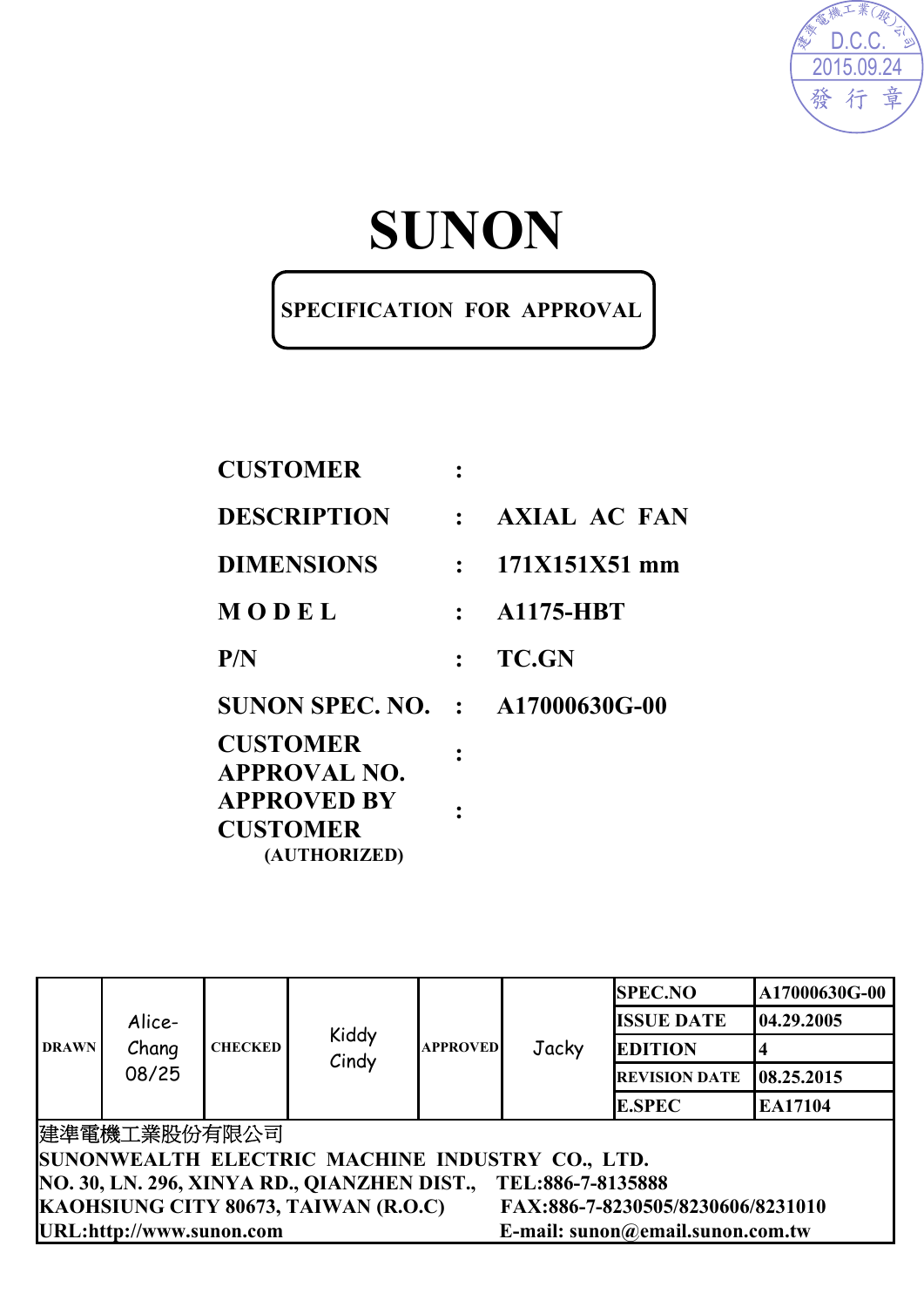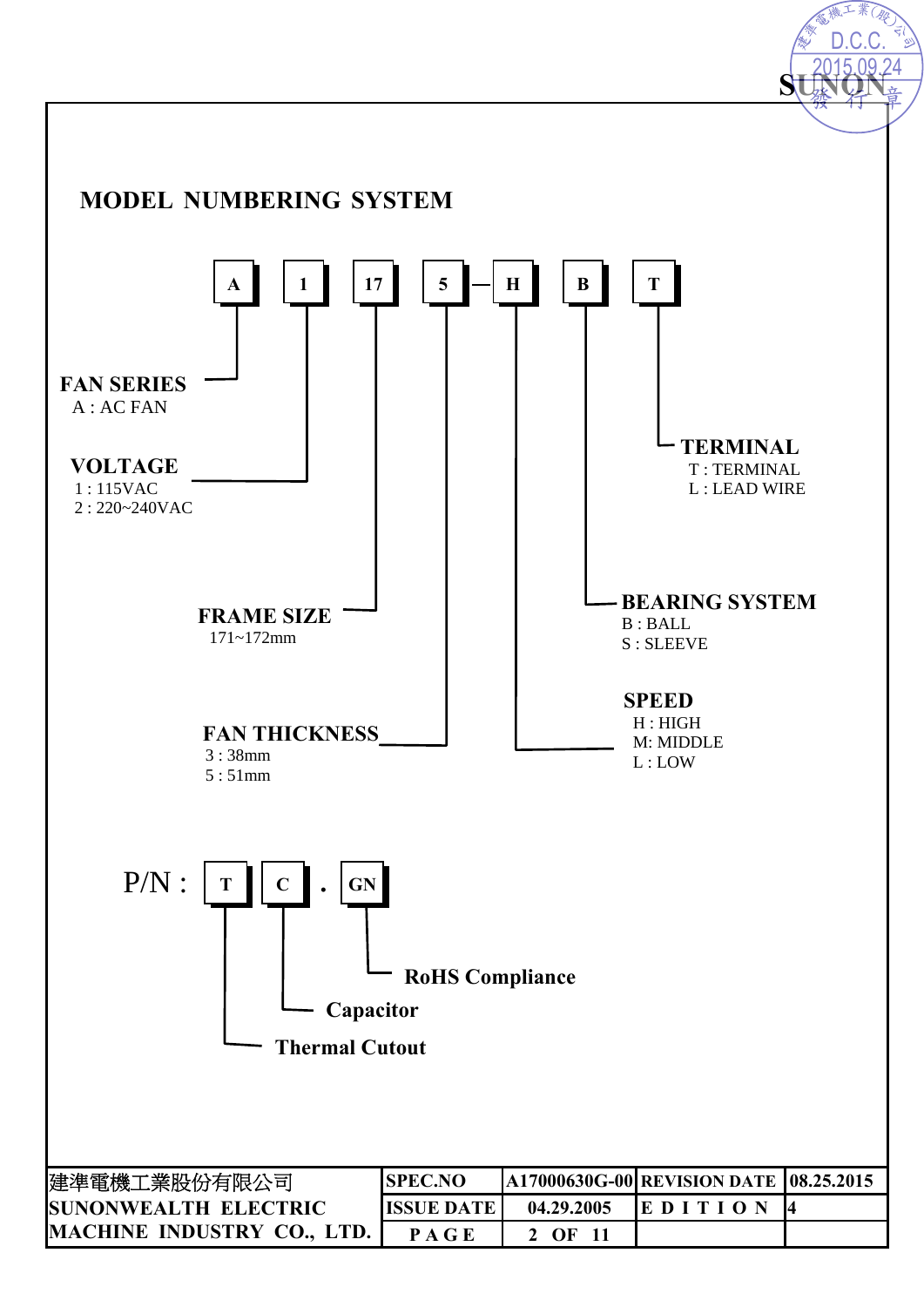|                             |     | <b>AXIAL AC FAN</b> |                          |                                                   |            |
|-----------------------------|-----|---------------------|--------------------------|---------------------------------------------------|------------|
|                             |     |                     | MODEL : A1175-HBT        |                                                   |            |
|                             | P/N |                     | : TCGN                   |                                                   |            |
| <b>CHARACTERISTICS</b>      |     |                     |                          |                                                   |            |
| 1. Motor Design             |     | $\ddot{\cdot}$      |                          | <b>Reliable Alveolate Motor Construction.</b>     |            |
| 2. Insulation Resistance    |     | :                   |                          | 500 Megohms minimum at 500 VDC.                   |            |
| 3. Dielectric Strength      |     | $\ddot{\cdot}$      | 1800 VAC for one second. |                                                   |            |
| <b>4. Motor Protection</b>  |     | $\ddot{\cdot}$      | Thermal protected.       |                                                   |            |
| 5. Noise Level              |     | $\ddot{\cdot}$      |                          | Measured in a semi-anechoic chamber               |            |
|                             |     |                     |                          | with background noise level below 15              |            |
|                             |     |                     |                          | $dB(A)$ . The fan is running in free air with the |            |
|                             |     |                     |                          | microphone at a distance of one meter             |            |
|                             |     |                     | from the fan intake.     |                                                   |            |
| <b>6. Tolerance</b>         |     | $\ddot{\cdot}$      |                          | $\pm 15\%$ on rated power and current.            |            |
| <b>7. Air Performance</b>   |     | $\ddot{\cdot}$      |                          | Measured by a double chamber. The values          |            |
|                             |     |                     |                          | are recorded when the fan speed has stabilized    |            |
|                             |     |                     | at rated voltage.        |                                                   |            |
|                             |     |                     |                          |                                                   |            |
| 建準電機工業股份有限公司                |     | <b>SPEC.NO</b>      |                          | A17000630G-00 REVISION DATE                       | 08.25.2015 |
| <b>SUNONWEALTH ELECTRIC</b> |     | <b>ISSUE DATE</b>   | 04.29.2005               | EDITION                                           | 4          |
| MACHINE INDUSTRY CO., LTD.  |     | PAGE                | 3 OF 11                  |                                                   |            |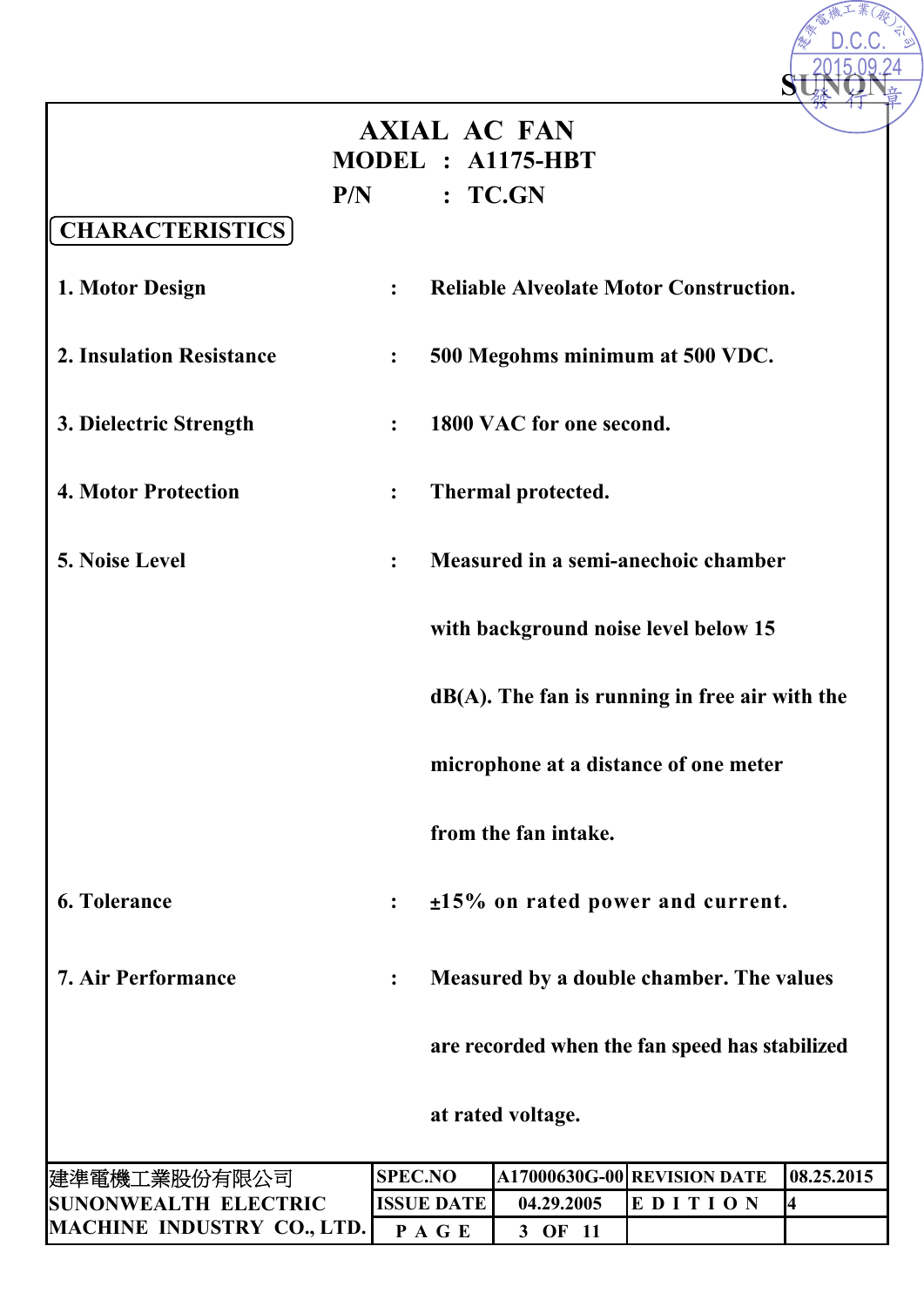## **SPECIFICATIONS**

| <b>SPECIFICATIONS</b><br>$MODEL: A1175-HBT$ |                   |                                                                                       |                                                                                                                                                                                                                                                                                  |            |
|---------------------------------------------|-------------------|---------------------------------------------------------------------------------------|----------------------------------------------------------------------------------------------------------------------------------------------------------------------------------------------------------------------------------------------------------------------------------|------------|
| $P/N$ : TC.GN                               |                   |                                                                                       |                                                                                                                                                                                                                                                                                  |            |
| 1-1. Rated Voltage                          |                   | $: 115$ VAC $50/60$ Hz                                                                |                                                                                                                                                                                                                                                                                  |            |
| 1-2. Operating Voltage Range                | $: 75 - 125$ VAC  |                                                                                       |                                                                                                                                                                                                                                                                                  |            |
| 1-3. Starting Voltage                       |                   |                                                                                       | $: 75$ VAC (25 deg. C POWER ON/OFF)                                                                                                                                                                                                                                              |            |
| 1-4. Rated Speed                            |                   | : $2800/3200$ RPM $\pm 10\%$                                                          |                                                                                                                                                                                                                                                                                  |            |
| 1-5. Air Delivery                           | $: 203/239$ CFM   |                                                                                       |                                                                                                                                                                                                                                                                                  |            |
| 1-6. Static Pressure                        |                   | $: 0.62/0.69$ Inch-H <sub>2</sub> O                                                   |                                                                                                                                                                                                                                                                                  |            |
| 1-7. Rated Current                          | $: 0.22/0.23$ AMP |                                                                                       |                                                                                                                                                                                                                                                                                  |            |
| 1-8. Rated Power                            | : 25/27 WATTS     |                                                                                       |                                                                                                                                                                                                                                                                                  |            |
| 1-9. Noise Level                            | : $51/58$ dB(A)   |                                                                                       |                                                                                                                                                                                                                                                                                  |            |
| 1-10. Direction of Rotation                 |                   |                                                                                       | : Clockwise viewed from front of fan blade                                                                                                                                                                                                                                       |            |
| 1-11. Operating Temperature                 |                   | $: -10$ to $+70$ deg. C                                                               |                                                                                                                                                                                                                                                                                  |            |
| 1-12. Storage Temperature                   |                   | $: -40$ to $+70$ deg. C                                                               |                                                                                                                                                                                                                                                                                  |            |
| 1-13. Bearing System                        |                   | : Precision ball bearing system                                                       |                                                                                                                                                                                                                                                                                  |            |
| 1-14. Weight                                | : 908 g           |                                                                                       |                                                                                                                                                                                                                                                                                  |            |
| 1-15. Safety                                |                   | : UL/CUR/TUV/CE Approvals                                                             |                                                                                                                                                                                                                                                                                  |            |
| 1-16. Protection                            |                   | $\Box$ Automatic Restart Capability<br>condition is released.<br>□Polarity Protection | Note: In a situation where the fan is locked by an external force<br>while the electricity is on, an increase in coil temperature will be<br>prevented by temporarily turning off the electrical power to the<br>motor. The fan will automatically restart when the locked rotor |            |
| 建準電機工業股份有限公司                                | <b>SPEC.NO</b>    |                                                                                       | A17000630G-00 REVISION DATE                                                                                                                                                                                                                                                      | 08.25.2015 |
| <b>SUNONWEALTH ELECTRIC</b>                 | <b>ISSUE DATE</b> | 04.29.2005                                                                            | EDITION                                                                                                                                                                                                                                                                          | 4          |
| <b>MACHINE INDUSTRY CO., LTD.</b>           | PAGE              | 4 OF 11                                                                               |                                                                                                                                                                                                                                                                                  |            |

D.C.C.

 $\overline{\mathcal{K}(\mathcal{A}\!\!R)}$ 

**ALICE** 

| 建準電機工業股份有限公司                      | <b>SPEC.NO</b>       |            | <b>A17000630G-00 REVISION DATE 08.25.2015</b> |  |
|-----------------------------------|----------------------|------------|-----------------------------------------------|--|
| <b>SUNONWEALTH ELECTRIC</b>       | <b>IISSUE DATE I</b> | 04.29.2005 | <b>IEDITION</b>                               |  |
| <b>MACHINE INDUSTRY CO., LTD.</b> | <b>PAGE</b>          | 4 OF       |                                               |  |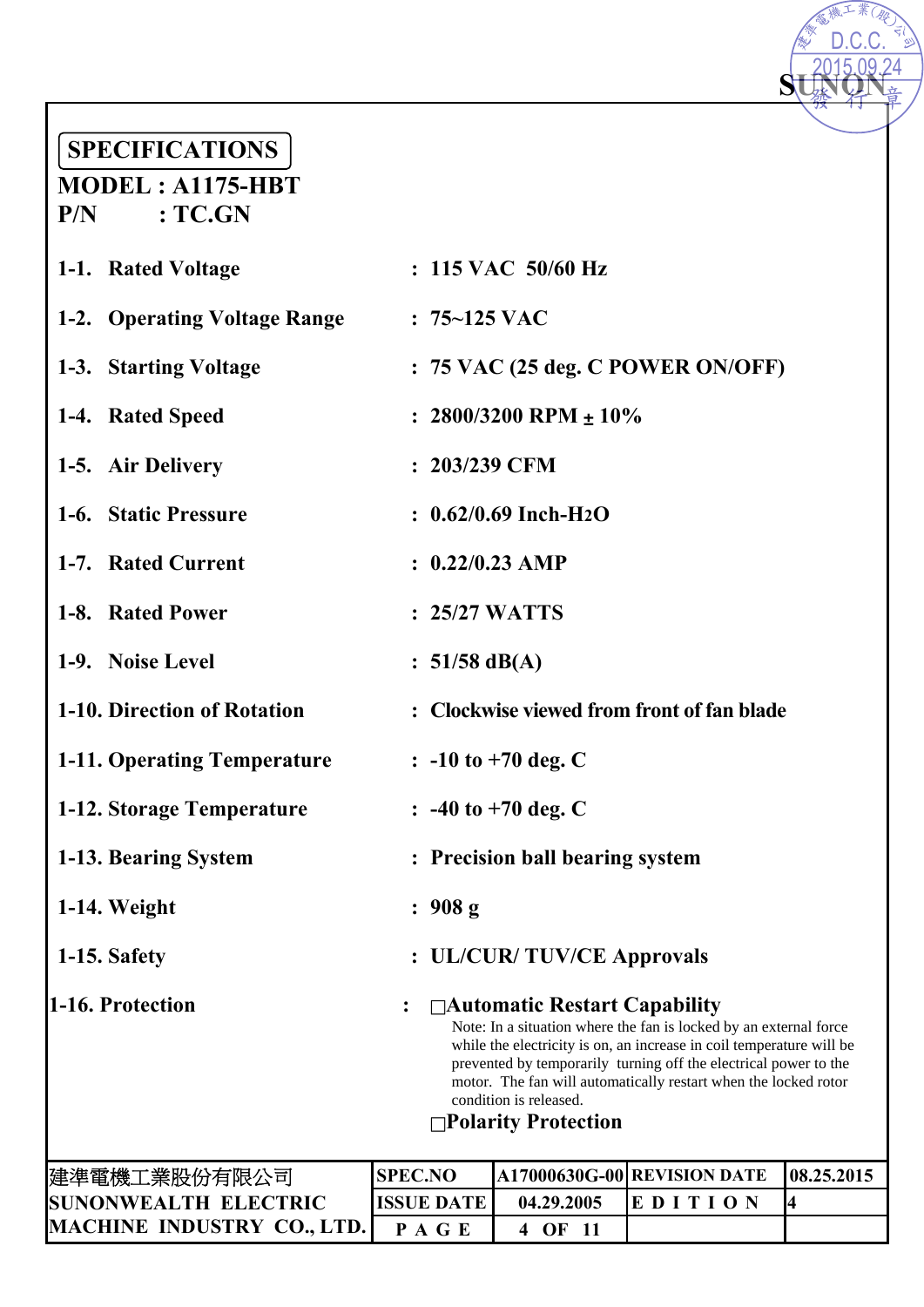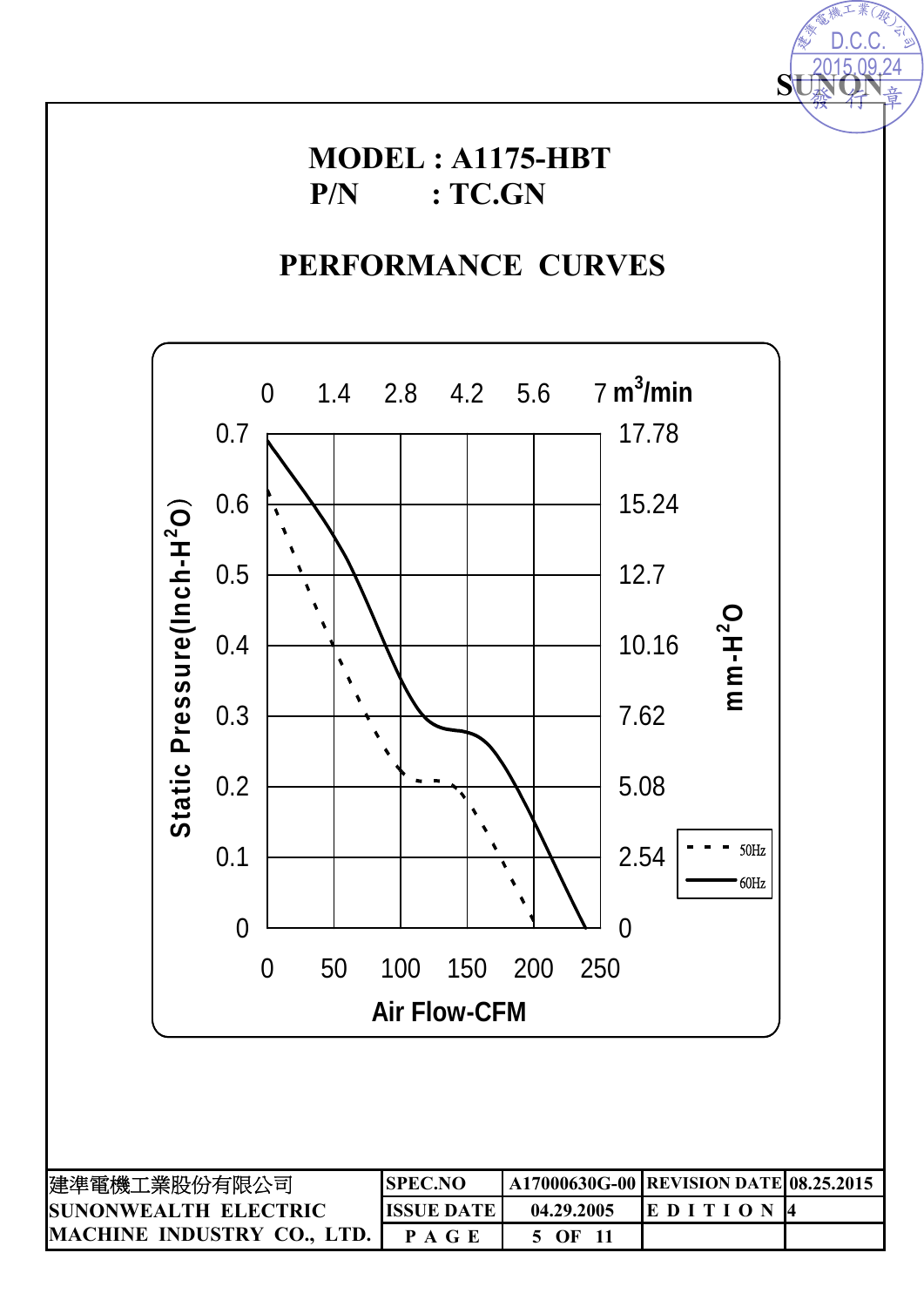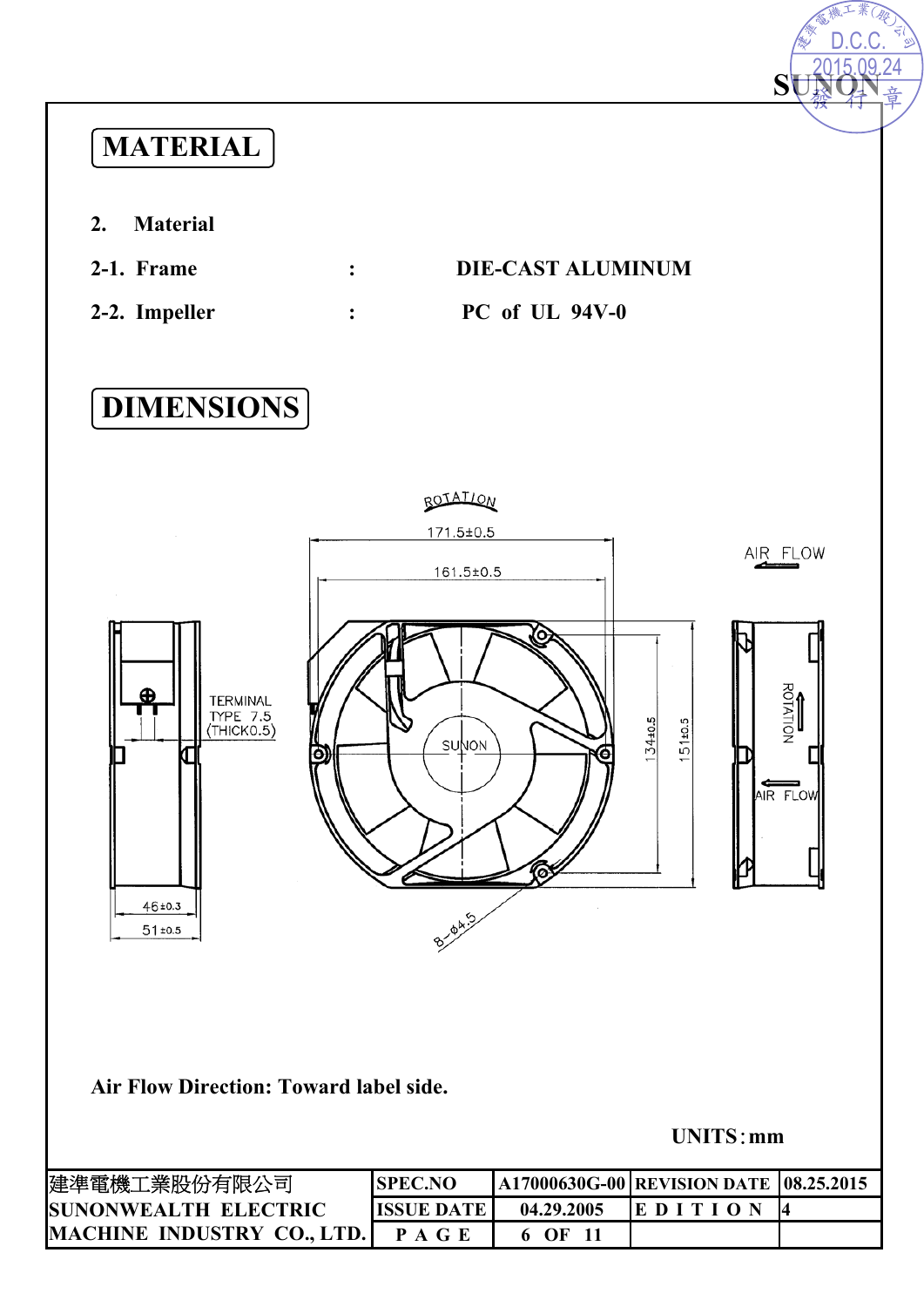### Alveolate Motor

**SUNON** 

2015.09.24 D.C.C.



Thermal Cutout

### With Capacitor



**Capacitor** 

| 建準電機工業股份有限公司                | ISPEC.NO          |            | A17000630G-00 REVISION DATE 08.25.2015 |  |
|-----------------------------|-------------------|------------|----------------------------------------|--|
| <b>SUNONWEALTH ELECTRIC</b> | <b>ISSUE DATE</b> | 04.29.2005 | <b>IE DITION</b>                       |  |
| MACHINE INDUSTRY CO., LTD.  | P A G E           | OF         |                                        |  |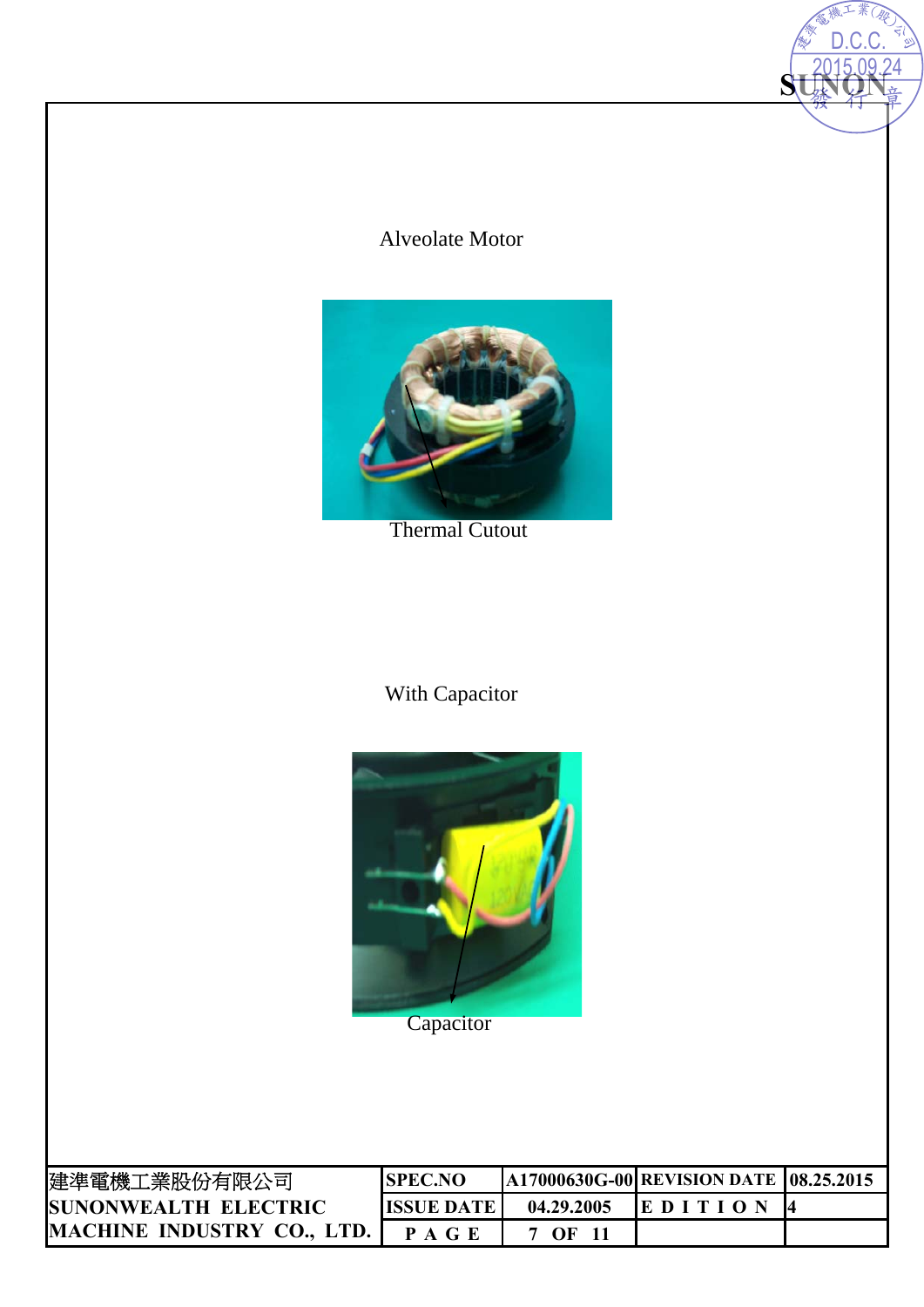# **Notes**

#### Ⅰ.**SAFETY**

**1. DO NOT use or operate this fan in excess of the limitations set forth in this specification. SUNON is not responsible for the non-performance of this fan and/or any damages resulting from its use, if it is not used or operated in accordance with the specifications.** 

**SUNON**

D.C.C.

- **2. SUNON recommends adding a protection circuit to the product or application in which this fan is installed, such as a thermo-fuse, or current-fuse or thermoprotector. The failure to use such a device may result in smoke, fire, electric shock by insulation degradation in cases of motor lock, motor lead short circuit, overload, or over voltage, and/or other failure.**
- **3. SUNON recommends installing a protection device to the product or application in which this fan is installed if there is a possibility of reverse-connection between VDC (+) and GND (-). The failure to install such a device may result in smoke, fire, and/or destruction, although these conditions may not manifest immediately. MOTES**<br> **MACHINE INTERFFIV**<br> **MACHINE IS ANTERFFIV**<br> **MACHINE IS ANTERFFIV**<br> **MACHINE IS ANTERFFIVE CO.**<br> **MACHINE IS ANTERFFIVE CO.** IS CONSIDE THE IS AND required to the map of the map of the spectral from the section
	- **4. This fan must be installed and used in compliance with all applicable safety standards and regulations.**
	- **5. Use proper care when handling and/or installing this fan. Improper handling or installation of this fan may cause damage that could result in unsafe conditions.**
	- **6. Use proper care during installation and/or wiring. Failure to use proper care may cause damage to certain components of the fan including, but not limited to, the coil and lead wires, which could result in smoke and/or fire.**
	- **7. DO NOT use power or ground PWM to control the fan speed. If the fan speed needs to be adjusted, please contact SUNON to customize the product design for your application.**
	- **8. For critical or extreme environments, including non stop operation, please contact SUNON and we will gladly provide assistance with your product selection to ensure an appropriate cooling product for your application.**

| 建準電機工業股份有限公司                      | <b>SPEC.NO</b>    |            | <b>A17000630G-00 REVISION DATE</b> | 108.25.2015 |
|-----------------------------------|-------------------|------------|------------------------------------|-------------|
| <b>SUNONWEALTH ELECTRIC</b>       | <b>ISSUE DATE</b> | 04.29.2005 | <b>IEDITION</b>                    |             |
| <b>MACHINE INDUSTRY CO., LTD.</b> | P A G E           | - OF       |                                    |             |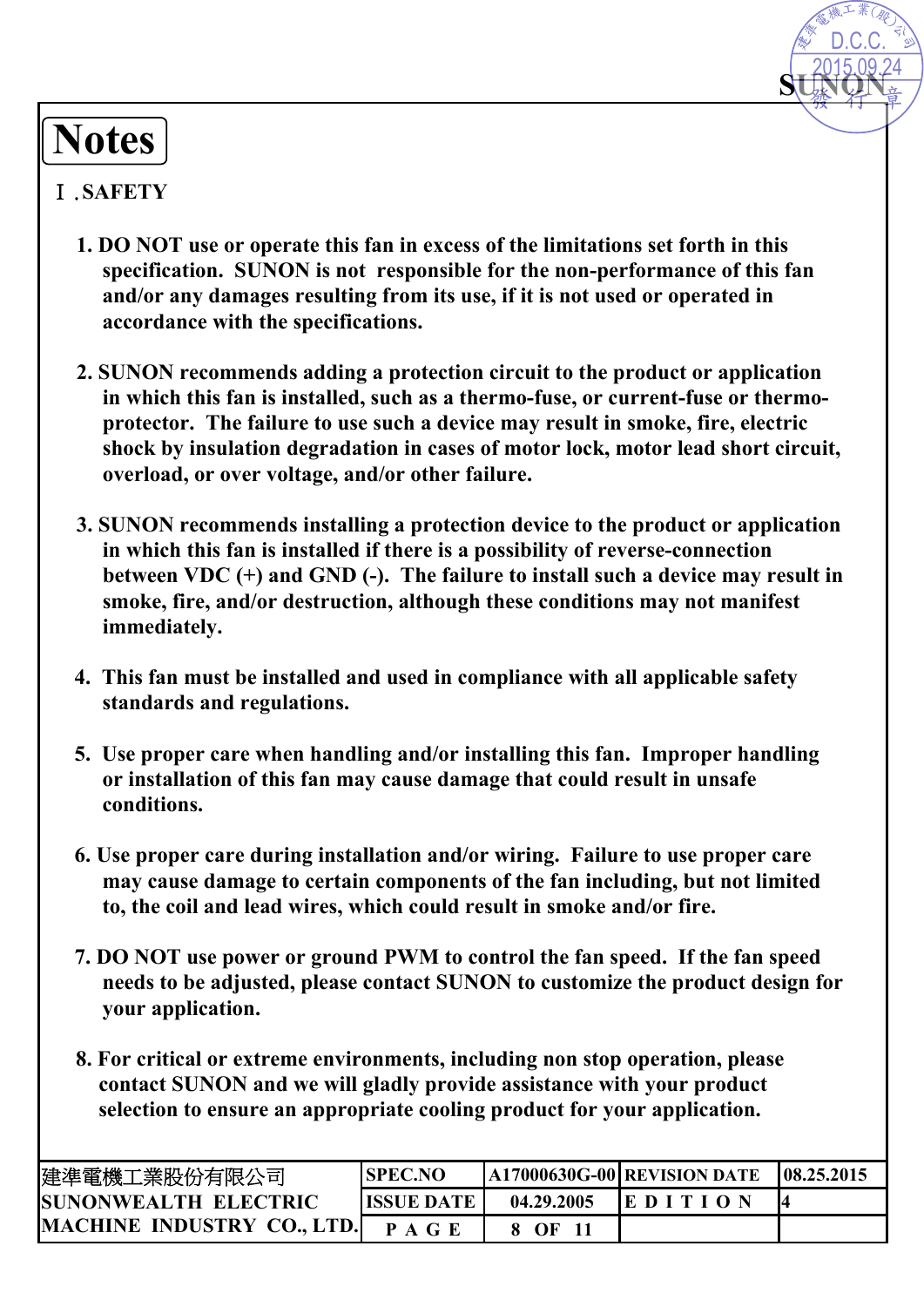# **Notes**

### **II. SPECIFICATION MODIFICATION**

**1. SUNON offers engineering assistance on fan installation and cooling system design.** 

**SUNON** 

D.C.C.

- **2. All changes, modifications and/or revisions to the specifications, if any, are incorporated in the attached specifications.**
- **3. No changes, modifications and/or revisions to these specifications are effective absent agreement, by both SUNON and the customer, in writing.**
- **4. This fan will be shipped in accordance with the attached specification unless SUNON and the customer have agreed otherwise, in writing, as specified in Paragraph 3, above.**

### **III. OTHER**

- **1. When building your device, please examine thoroughly any variation of EMC, temperature rise, life data, quality, etc. of this product by shock/drop/vibration testing, etc. If there are any problems or accidents in connection with this product, it should be mutually discussed and examined.**
- **2. Use proper care when handling this fan. Components such as fan holders or bearings may be damaged, if touched with fingers or other objects. Additionally, static electricity (ESD) may damage the internal circuits of the fan.**
- **3. DO NOT operate this fan in proximity to hazardous materials such as organic silicon, cyanogens, formalin, phenol, or corrosive gas environments including, but**  not limited to,  $H_2S$ ,  $SO_2$ ,  $NO_2$ , or  $Cl_2$ .
- **4. SUNON recommends that you protect this fan from exposure to outside elements such as dust, condensation, humidity or insects. Exposure of this fan to outside elements such as dust, condensation, humidity or insects may affect its performance and may cause safety hazards. SUNON does not warrant against damage to the product caused by outside elements. MACHINE IF A SET AND ACTES (SET AND ACTES)**<br> **MACHINE IN ACTES (SET AND ACTES (SET AND ACTES IN ACTE)**<br> **MACHINE IN ACTES (SET AND ACTES IN ACTES IN ACTES (SET AND ACTES IN ACTE)**<br> **MACHINE IN A GENERAL ACTES (SET AND ACT**

| 建準電機工業股份有限公司                      | <b>SPEC.NO</b>    |            | $[A17000630G-00]$ REVISION DATE | 108.25.2015 |
|-----------------------------------|-------------------|------------|---------------------------------|-------------|
| <b>ISUNONWEALTH ELECTRIC</b>      | <b>ISSUE DATE</b> | 04.29.2005 | <b>IE DITION</b>                |             |
| <b>MACHINE INDUSTRY CO., LTD.</b> | <b>PAGE</b>       | $9$ OF     |                                 |             |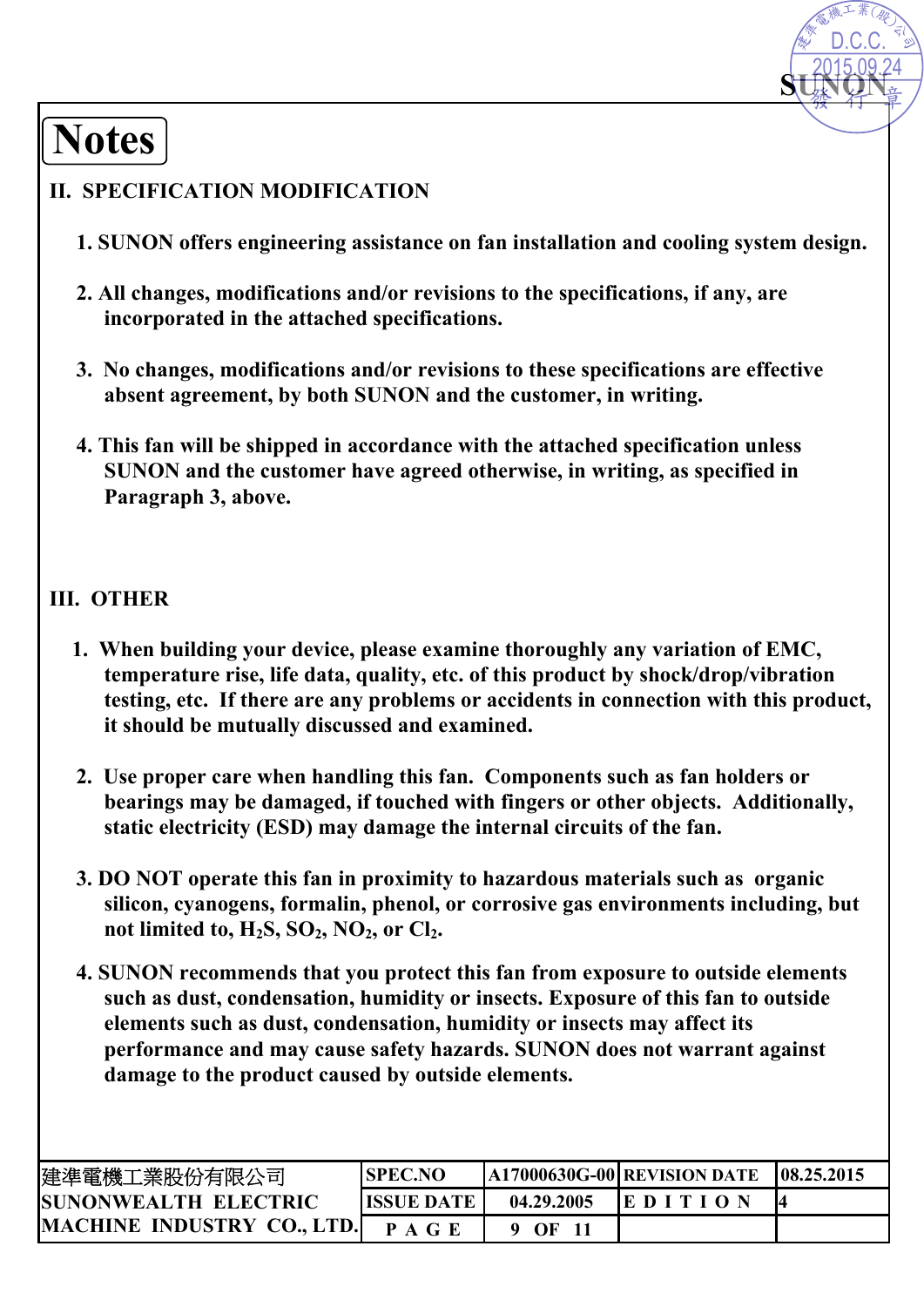# **Notes**

**5. This fan must be installed properly and securely. Improper mounting may cause harsh resonance, vibration, and noise.**

**SUNON** 

2015.09.24 D.C.C.

- **6. Fan guards may prevent injury during handling or installation of the fan and are available for sale with this fan.**
- **7. Unless otherwise noted, all testing of this fan is conducted at 25°C ambient temperature and sixty-five percent (65%) relative humidity.**
- **8. DO NOT store this fan in an environment with high humidity. This fan must be stored in accordance with the attached specifications regarding storage temperature. If this fan is stored for more than 6 months, SUNON recommends functional testing before using.**
- **9. SUNON reserves the right to use components from multiple sources at its discretion. The use of components from other sources will not affect the specfications as described herein.**
- **10. The "Life Expectancy" of this fan has not been evaluated for use in combination with any end application. Therefore, the Life Expectancy Test Reports (L10 and MTTF Report) that relate to this fan are only for reference.**

#### **VI. WARRANTY**

**This fan is warranted against all defects which are proved to be fault in our workmanship and material for one year from the date of our delivery. The sole responsibility under the warranty shall be limited to the repair of the fan or the replacement thereof, at SUNON's sole discretion. SUNON will not be responsible for the failures of its fans due to improper handing, misuse or the failure to follow specifications or instructions for use. In the event of warranty claim, the customer shall immediately notify SUNON for verification. SUNON will not be responsible for any consequential damage to the customer's equipment as a result of any fans proven to be defective.** 

| 建準電機工業股份有限公司                      | <b>SPEC.NO</b>      |            | $\mid$ A17000630G-00 REVISION DATE | 108.25.2015 |
|-----------------------------------|---------------------|------------|------------------------------------|-------------|
| <b>ISUNONWEALTH ELECTRIC</b>      | <b>ISSUE DATE I</b> | 04.29.2005 | <b>IEDITION</b>                    |             |
| <b>MACHINE INDUSTRY CO., LTD.</b> | P A G E             | 10<br>OF   |                                    |             |